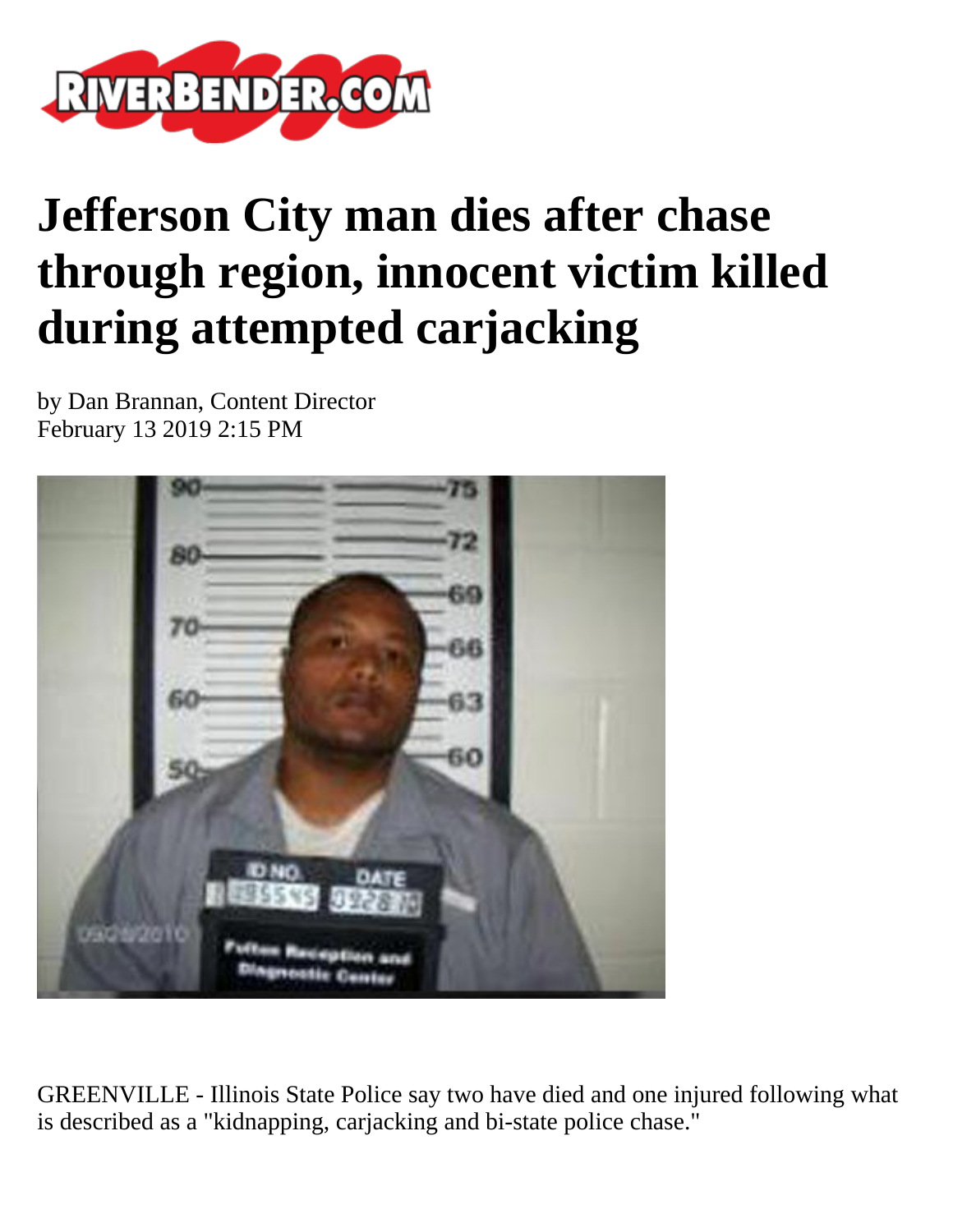The calls to police began at 7:40 p.m. in the 500 block of East Elm, Jefferson City, Mo., that a blue SUV was witnessed speeding from the area, where officers founded shell casings and broken glass. The suspect was identified as Leslie K. Austin, a Jefferson City resident, and he was described driving a blue SUV just after 9 p.m. on Highway 50 near Highway 47.

The chase began on Interstate 44 and the vehicle accelerated down I-44 into St. Louis and across the Poplar Street Bridge into Illinois. Along the way, the suspect veered off I-55 to Maryville, Glen Carbon, and Edwardsville, then back through those cities to I-55 again.

A 67-year-old man - Gregory Price - a Florissant, Mo., resident, was shot and killed by Austin when he attempted a carjacking on Route 140.

At approximately 10:32 p.m., deputies from the Bond County Sheriff's Department deployed stop sticks on Illinois Route 140 near Mettler Road.

Because the vehicle had slowed considerably after striking the stop sticks, the alleged kidnapping victims, 33-year-old Danielle L. Smith and the 10-year-old female juvenile, were given an opportunity to escape the vehicle on Illinois Route 140 shortly thereafter. Austin was only able to drive the vehicle at 5 to 10 mph after he hit the stop sticks.

Smith was found to have sustained multiple gunshot wounds and was transported via ambulance to a medical care facility. At this point, officers were still unsure if there were additional victims from the Missouri incident in the vehicle. Moments later, Austin attempted to car jack a second vehicle with no success.

Austin continued to flee from this scene onto Terrapin Ridge Road, then west onto Old Nebo Road. Austin then exited the Mitsubishi and continued to fire shots. An Illinois State Police Trooper returned fire. Austin was ultimately found to be deceased. At this time, it is unknown if the suspect died from the Trooper's return fire or a self-inflicted gunshot wound.

Law enforcement protected four homes in that vicinity before and once his vehicle stopped. Shortly after Austin stopped, the coroner was called to the scene.

Police said during the press conference that the 39-year-old suspect was believed to had a relationship with the female, who was kidnapped. Officials also said at the press conference, the juvenile was believed to be a child of the kidnapping victim and Austin.